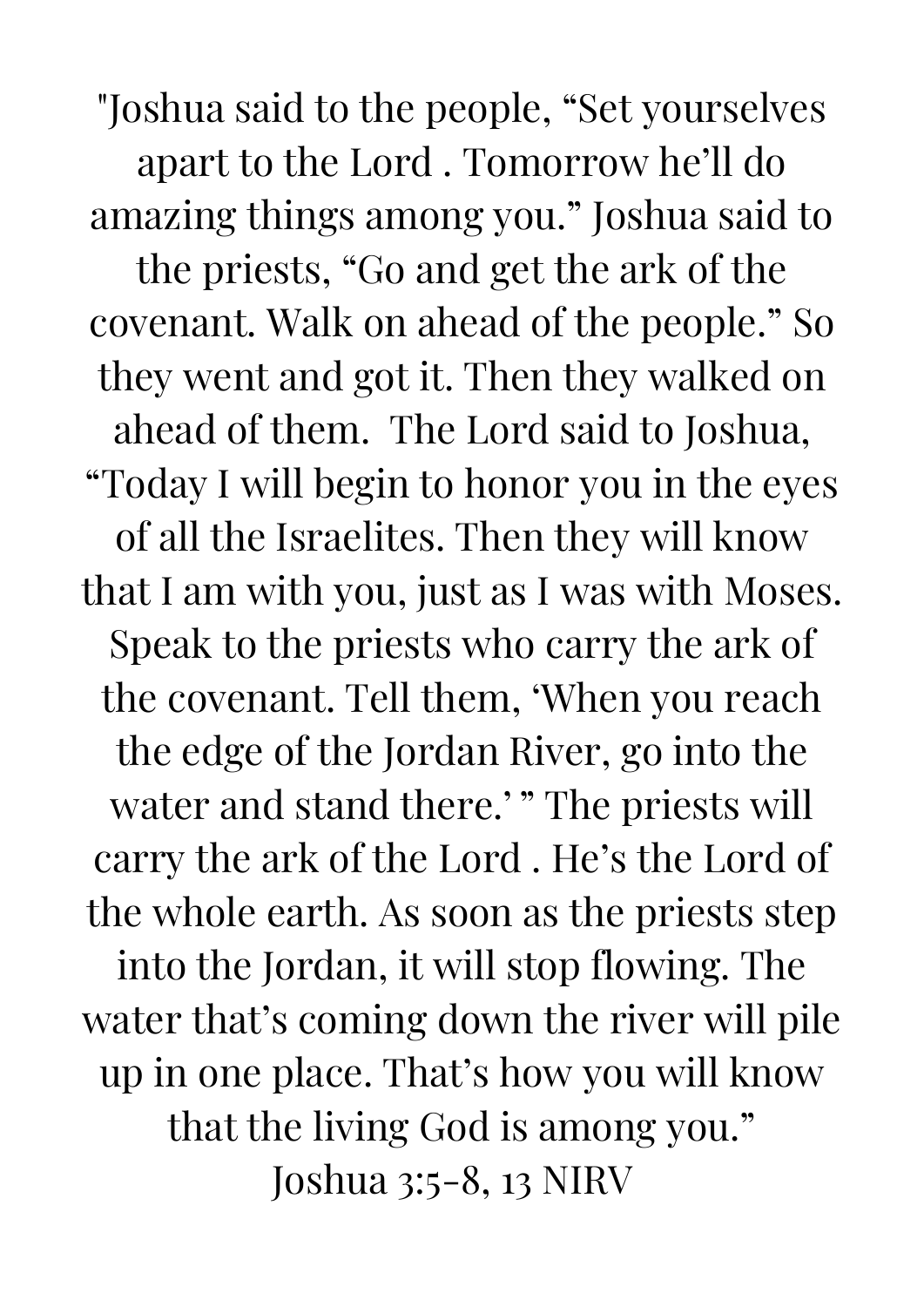"So the people took their tents down. They prepared to go across the Jordan River.

The priests carrying the ark of the covenant went ahead of them. The water of the Jordan was going over its banks. It always does that at the time the crops are being gathered. The priests came to the river. Their feet touched the water's edge. Right away the water coming down the river stopped flowing. It piled up far away at a town called Adam near Zarethan. The water flowing down to the Dead Sea was completely cut off. So the people went across the Jordan River opposite Jericho. The priests carried the ark of the covenant of the Lord . They stopped in the middle of the river and stood on dry ground. They stayed there until the whole nation of Israel had gone across on dry ground." Joshua 3:14-17 NIRV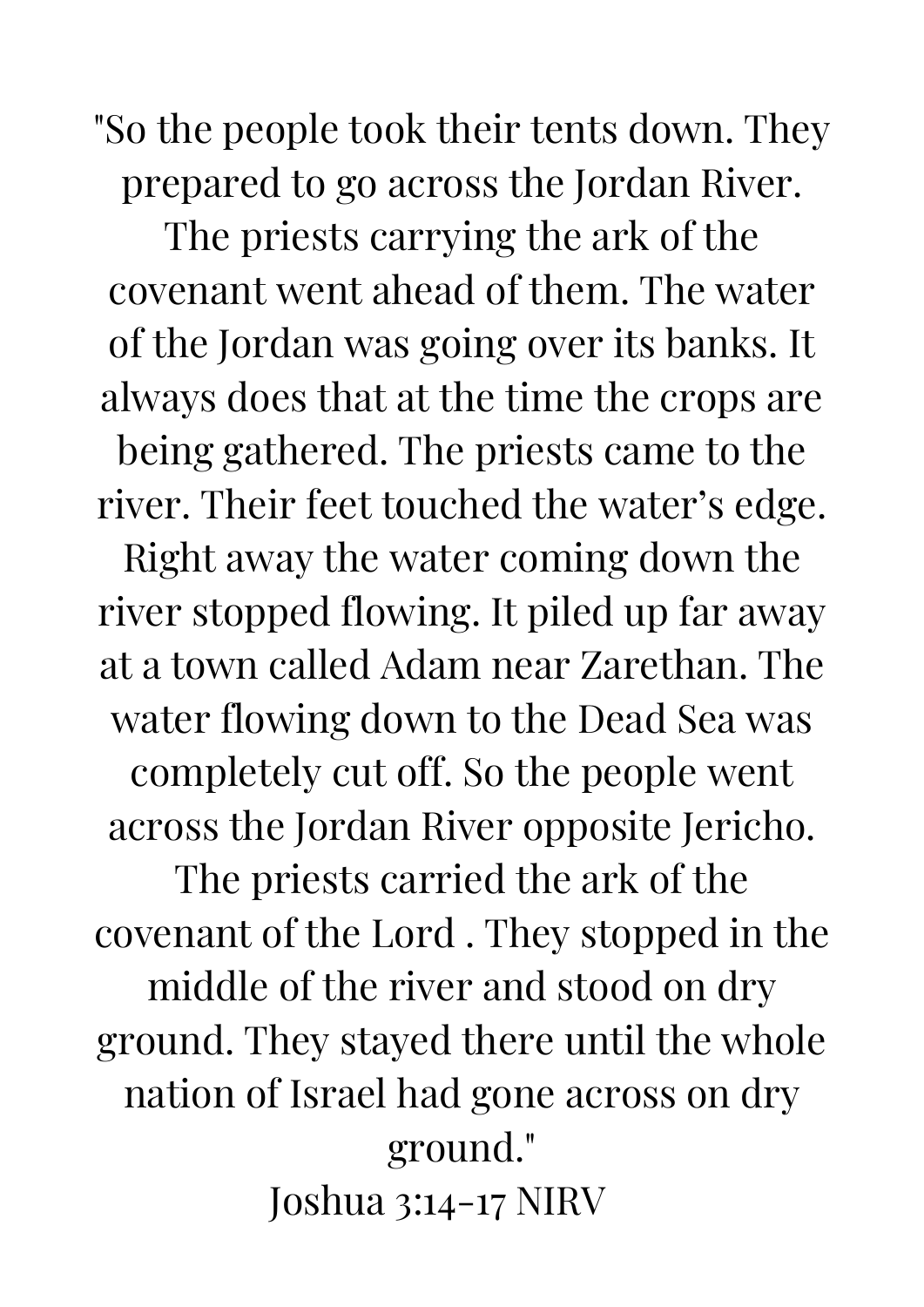

1. Which river did the Israelites have to cross?

2. The Ark of the Covenant went ahead of them. What did it symbolize?

3. How did the Israelites know that God was with Joshua as He was with Moses?